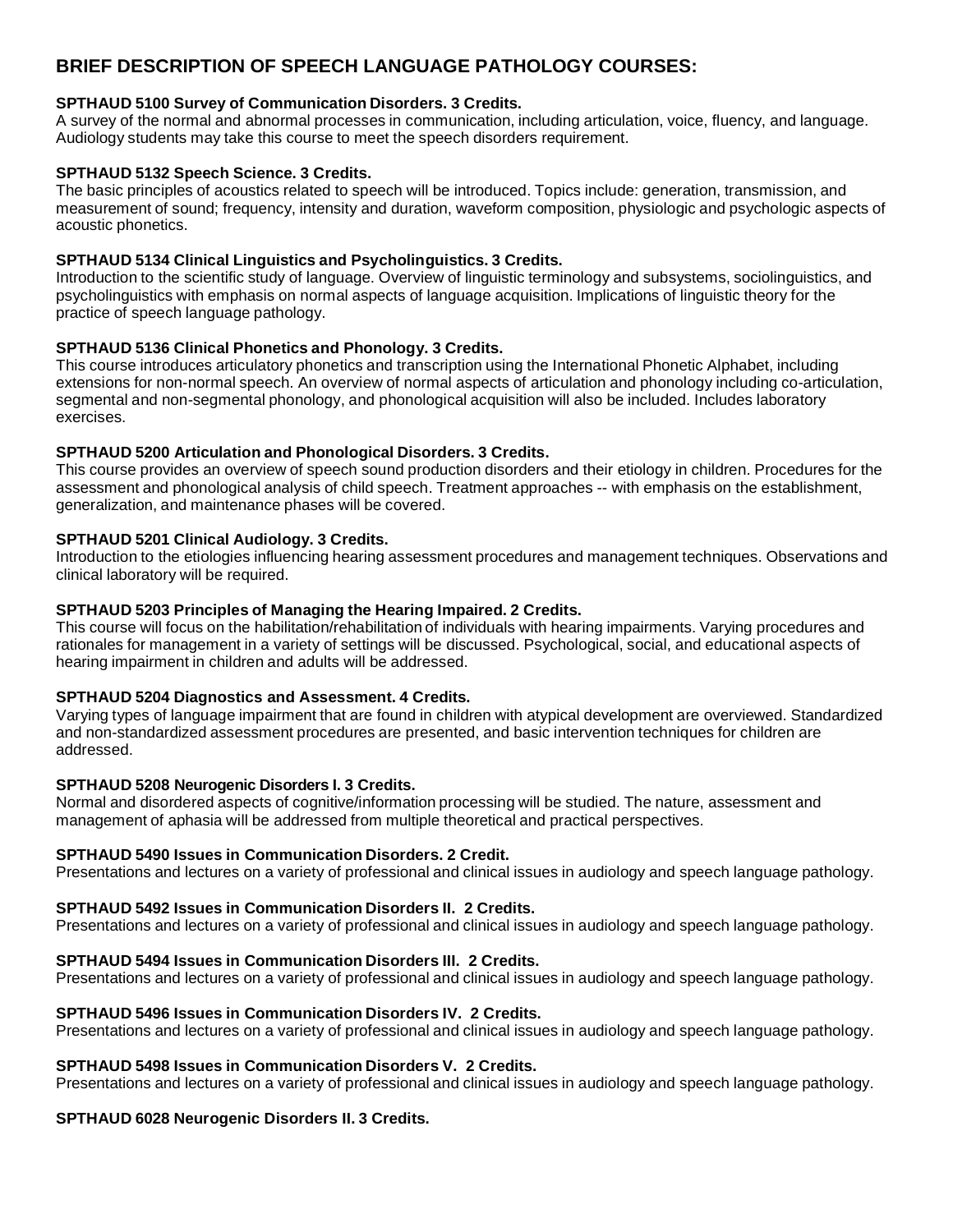Normal underpinnings language and cognition, as well as the linguistic (language), cognitive, and cognitive-linguistic disorders associated with Traumatic Brain Injuries (TBIs), the Dementias, and the Agnosias will be studied. The nature, assessment and management of these disorders will be addressed from multiple theoretical and practical perspectives.

### **SPTHAUD 6100 Research in Communication Disorders. 3 Credits.**

Ethical and methodological considerations in speech-language pathology and audiology research. Critical evaluation of research. Application of research to clinical practice.

### **SPTHAUD 6130 Neuroscience. 3 Credits.**

The structure and function of the nervous system are presented and analyzed, with an emphasis on hearing, speech, and language central organizations. Emphasis is on normal structure and function so the clinician can better understand abnormalities.

### **SPTHAUD 6150 Topics in Autism Spectrum Disorders and Neurodevelopmental Disabilities**

This course targets topics relevant to autism spectrum disorders (ASD) and other neurodevelopmental disabilities (NDD) within life course and social determinants of health (SDoH) frameworks. Classes focus on strategies, systems and resources relevant to children with ASD/NDD and their families. Content and experiences are organized around developmental periods including pre-, peri-, and post-natal, early childhood, school, transition to adulthood and adulthood. The course also includes embedded clinical/field experiences to provide students opportunities for application and reflection. Students are required to complete experiences that focus on early detection, diagnosis, care coordination and treatment of children who have, or are at risk for, ASD/NDD.

### **SPTHAUD 6201 Anatomy and Physiology of Speech and Hearing. 4 Credits.**

Detailed anatomy and physiologyof the systems involved in speech and hearing, including cadaver dissection. The nervous system, respiration, phonatory-articulatory systems, and auditory system are included. Laboratory required.

### **SPTHAUD 6204 Motor Speech and Related Disorders. 3 Credits.**

This course will focus on motor speech disorders (e.g., dysarthria and apraxia of speech). The neuroanatomyand neurophysiologyunderlying these disorders will be explored. Motor control will be addressed across the domains of acoustics, aerodynamics, and kinematics. The assessment, diagnosis, and treatment of motor speech disorders will be approached from both theoretical and clinical perspectives.

### **SPTHAUD 6206 Early Intervention and Pediatric Dysphagia. 3 Credits.**

Assessment, intervention, and parental training for at-risk infants will be covered. The course will focus on the management of infants at risk and include clinical experiences in short-term neonatal intensive care, long-term infant programming, and interdisciplinary evaluations and intervention. Training will be provided in home programming, classroom and individual intervention. Parental support groups will be discussed.

#### **SPTHAUD 6210 Fluency Disorders. 2 Credits.**

The theoretical foundations of dysfluent behavior will be reviewed. Differential diagnosis and principles of therapeutic techniques for children and adults will be studied.

#### **SPTHAUD 6212 Voice and Related Disorders. 3 Credits.**

This course addresses the nature, course, evaluation, and treatment of voice and related disorders in children and adults.

### **SPTHAUD 6214 Diagnosis and Evaluation in Speech-Language Pathology. 3 Credits.**

The diagnostic process as it pertains to all speech-language pathology disorders will be presented. The course covers application of evaluation principles and methods of both formal and informal measurement in speech-language pathology.

#### **SPTHAUD 6216 Augmentative Communication. 3 Credits**

This course will explore the assessment and treatment of persons requiring non-speech communication.

#### **SPTHAUD 6218 Dysphagia. 4 Credits.**

Lectures will cover anatomy and physiology of the normal swallow, abnormal physiological and anatomical conditions leading to dysphagia, and assessment and treatment of strategies for swallowing disorders.

#### **SPTHAUD 6220 Cleft Palate and Craniofacial Disorders. 3 Credits.**

Symptomology, etiology, assessment, and treatment of communication disorders associated with cleft palate and craniofacial syndromes. Multidisciplinary management including medical and dental care.

#### **SPTHAUD 6222 Language Learning/Language Disorders in School-Age Children. 3 Credits.**

This course covers diagnostic and management issues pertinent to older children with language and/or language learning disorders; transdisciplinaryand interdisciplinary models of collaboration with teachers, special educators, related service providers, and families.

#### **SPTHAUD 6228 Medical Aspects of Speech-Language Pathology. 3 Credits**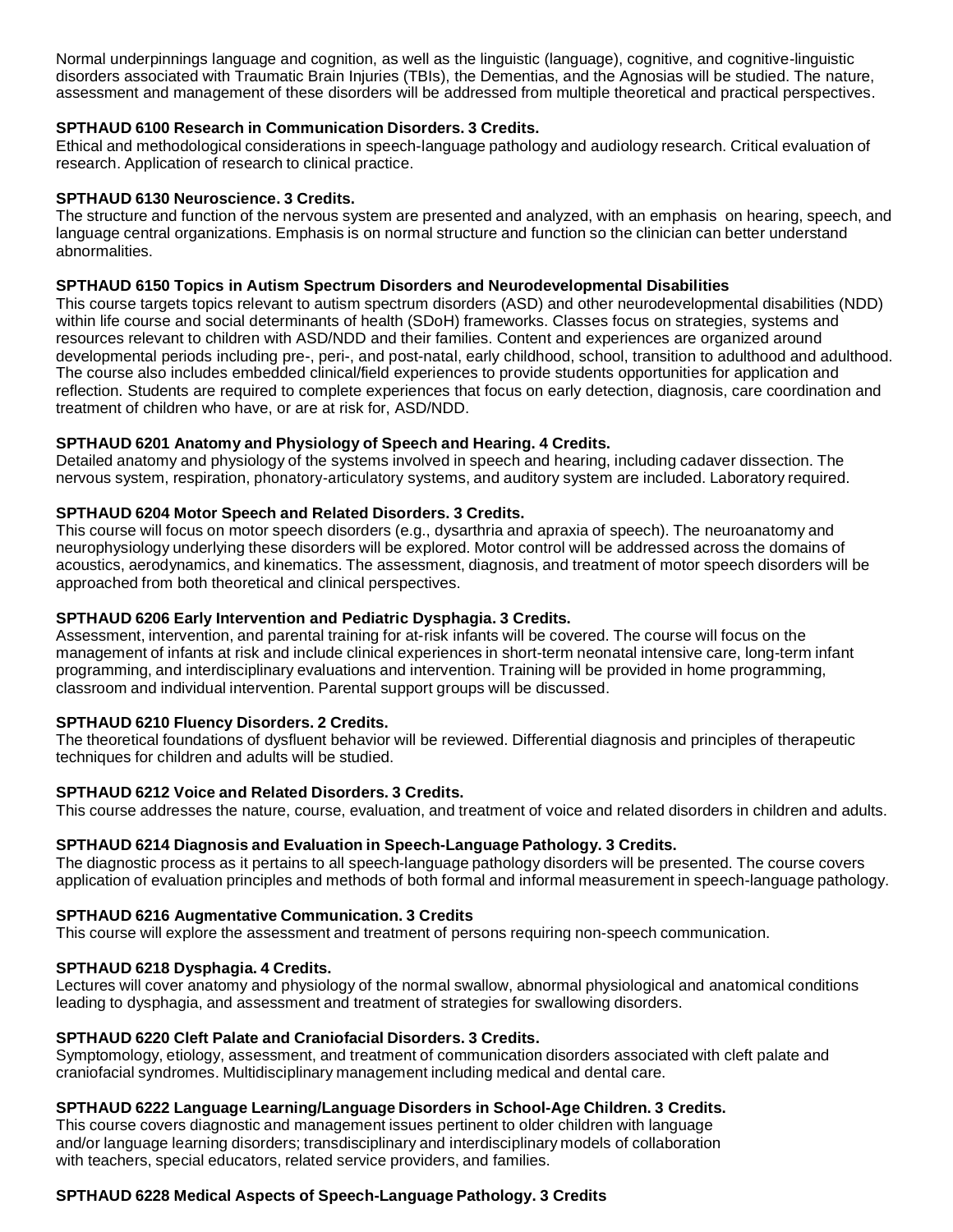This course is designed to develop students' familiarization with issues related to the practice of speech-language pathology within the healthcare environment. Topics will include charting, medical abbreviations, ethics, multicultural considerations, and universal precautions. Additionally, as the final course in the sequence of neurogenic communication